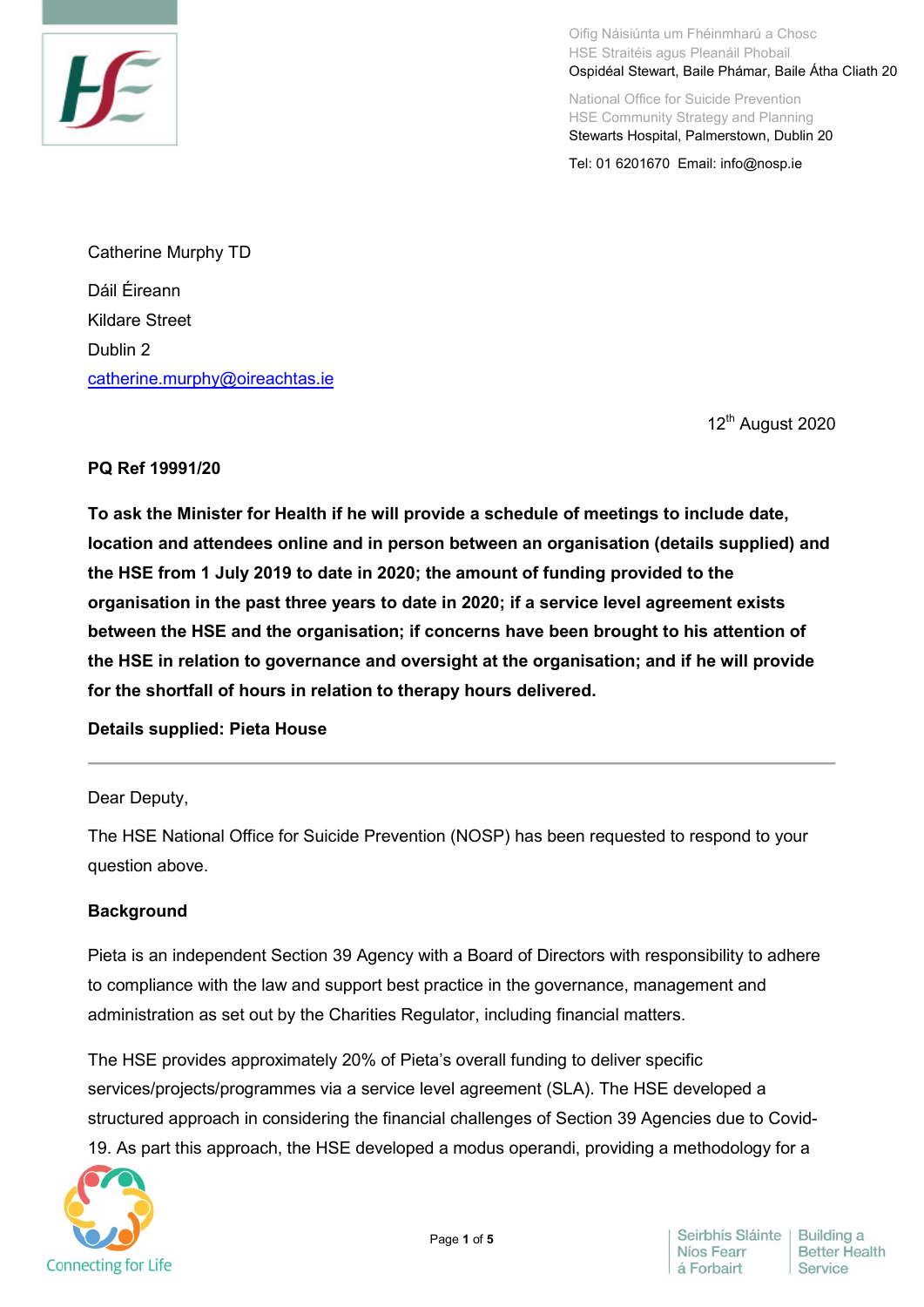pro forma approach for analysis and recommendations to support decision making in respect of Section 39 Agencies that have made submissions to the HSE for both financial and non-financial supports during the Covid-19 pandemic. The HSE engaged with Pieta in this process to ensure, where appropriate, continuity of essential services as outlined in the current SLA for 2020.

-------

# **A schedule of meetings to include date, location and attendees online and in person between an organisation (details supplied) and the HSE from 1 July 2019 to date in 2020**

The following are key engagements with Pieta related to this process. It excludes "lower-level" meetings with HSE personnel that were related to ongoing services or projects, and were unrelated to the financial negotiations.

| <b>Date</b> | <b>Item</b>                                                                                                                    | <b>Attendees</b>                                                                                             | Location               |
|-------------|--------------------------------------------------------------------------------------------------------------------------------|--------------------------------------------------------------------------------------------------------------|------------------------|
| 26/11/19    | Discussion of 2020 funding and SLA                                                                                             | Pieta,<br><b>HSE Mental Health Finance.</b><br><b>HSE NOSP</b>                                               | <b>NOSP</b><br>Offices |
| 17/04/20    | Discussion of Pieta audit report                                                                                               | Pieta Director of Finance &<br>Operations,<br><b>HSE Mental Health Finance</b>                               | Telecall               |
| From April  | Ongoing correspondence on challenges related to<br>Covid-19<br>(no face-to-face meetings due to public health<br>restrictions) | Pieta, Pieta Chairman,<br><b>HSE Community Strategy</b><br>and Planning,<br><b>HSE Mental Health Finance</b> | Mail,<br>telephone     |
| 17/06/20    | Discussion of current Pieta financial position                                                                                 | Pieta.<br>HSE Mental Health Finance,<br><b>HSE Mental Health</b><br>Operations,<br><b>HSE NOSP</b>           | Online<br>meeting      |
| 31/07/20    | Additional Covid-19 funding agreed                                                                                             | Pieta,<br><b>HSE Mental Health Finance,</b><br><b>HSE Mental Health</b><br>Operations,<br><b>HSE NOSP</b>    | Online<br>meeting      |

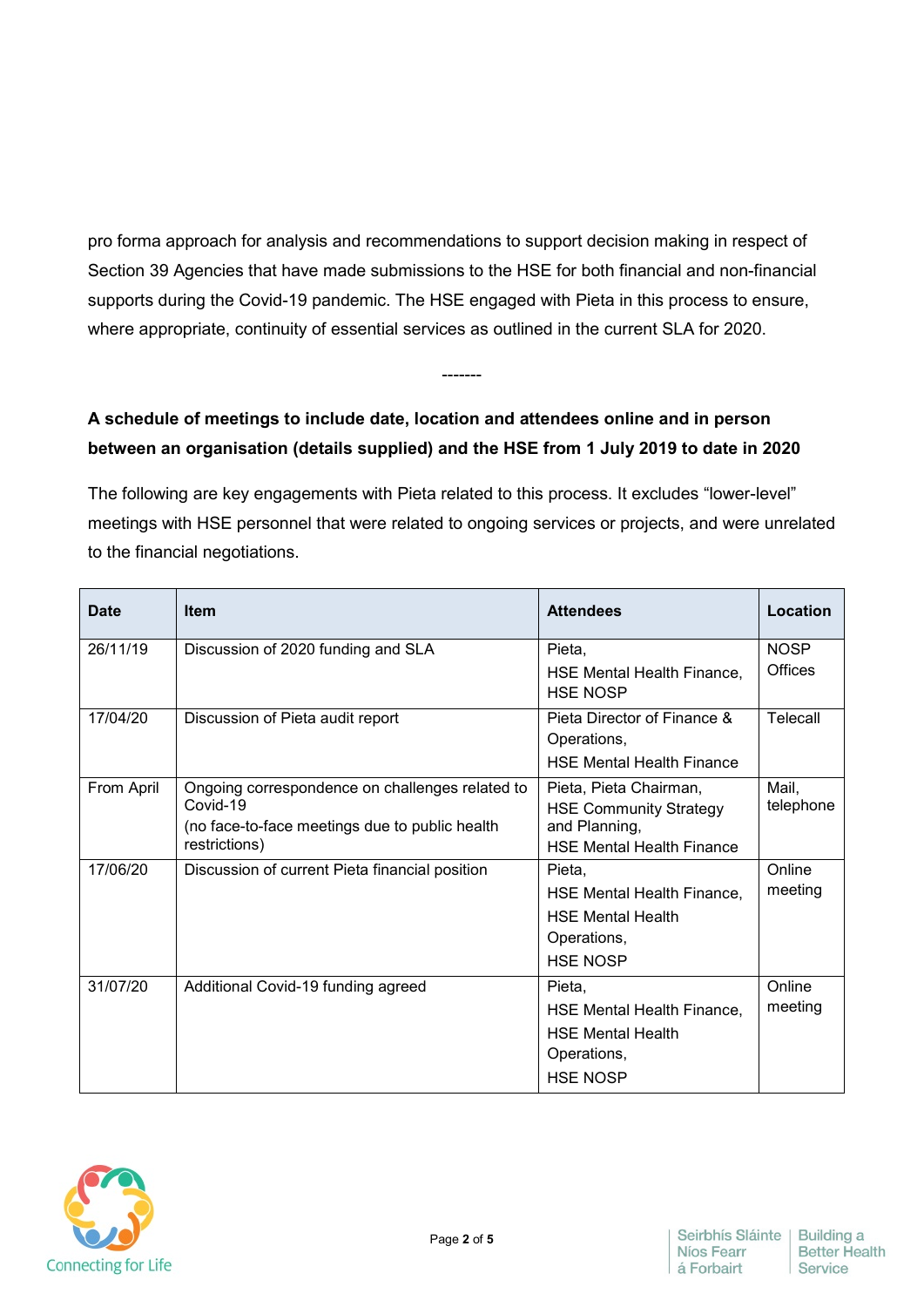## **The amount of funding provided to the organisation in the past three years to date in 2020**

HSE funding to Pieta over the last three years, is detailed below. The HSE 2020 funding allocation covers core Pieta services plus payment for additional hours related to Covid, and this is once off (see page 5).

| <b>Pieta</b>                                                                                                     | 2018      | 2019      | 2020                        |
|------------------------------------------------------------------------------------------------------------------|-----------|-----------|-----------------------------|
| HSE National Office for Suicide Prevention (NOSP) *breakdown<br>below                                            | 1,897,551 | 2,030,909 | 2,560,919                   |
| HSE Mental Health, CHO Mid West<br>Local suicide/self harm, prevention, intervention and<br>postvention services | 47,345    | 47,345    | 47,345                      |
| HSE Mental Health, CHO Dublin West                                                                               | 51,638    | 51,638    | 51,638                      |
| Local suicide/self harm, prevention, intervention and<br>$\bullet$<br>postvention services                       |           |           |                             |
| <b>Total</b>                                                                                                     | 1,996,534 | 2,129,892 | 2,659,902                   |
|                                                                                                                  |           |           |                             |
| * HSE NOSP breakdown                                                                                             |           |           |                             |
| Suicide intervention services<br>(counselling)                                                                   | 651,700   | 651,700   | 651,700<br>(Core)           |
|                                                                                                                  |           |           | 690,000<br>(Covid once off) |
| Suicide bereavement services<br>(counselling, Suicide Bereavement Liaison Service, 24 Hour Helpline)             | 1,024,676 | 1,024,686 | 1,024,686                   |
| Once off - capital contribution                                                                                  | 221,175   |           |                             |
| Once off - Cavan Monaghan outreach service                                                                       |           | 56,723    |                             |
| Once off - UCD research                                                                                          |           | 50,000    |                             |
| Once off - Pilot Suicide Bereavement Liaison Service                                                             |           | 247,800   | 194,533                     |
| <b>HSE NOSP Total</b>                                                                                            | 1,897,551 | 2,030,909 | 2,560,919                   |

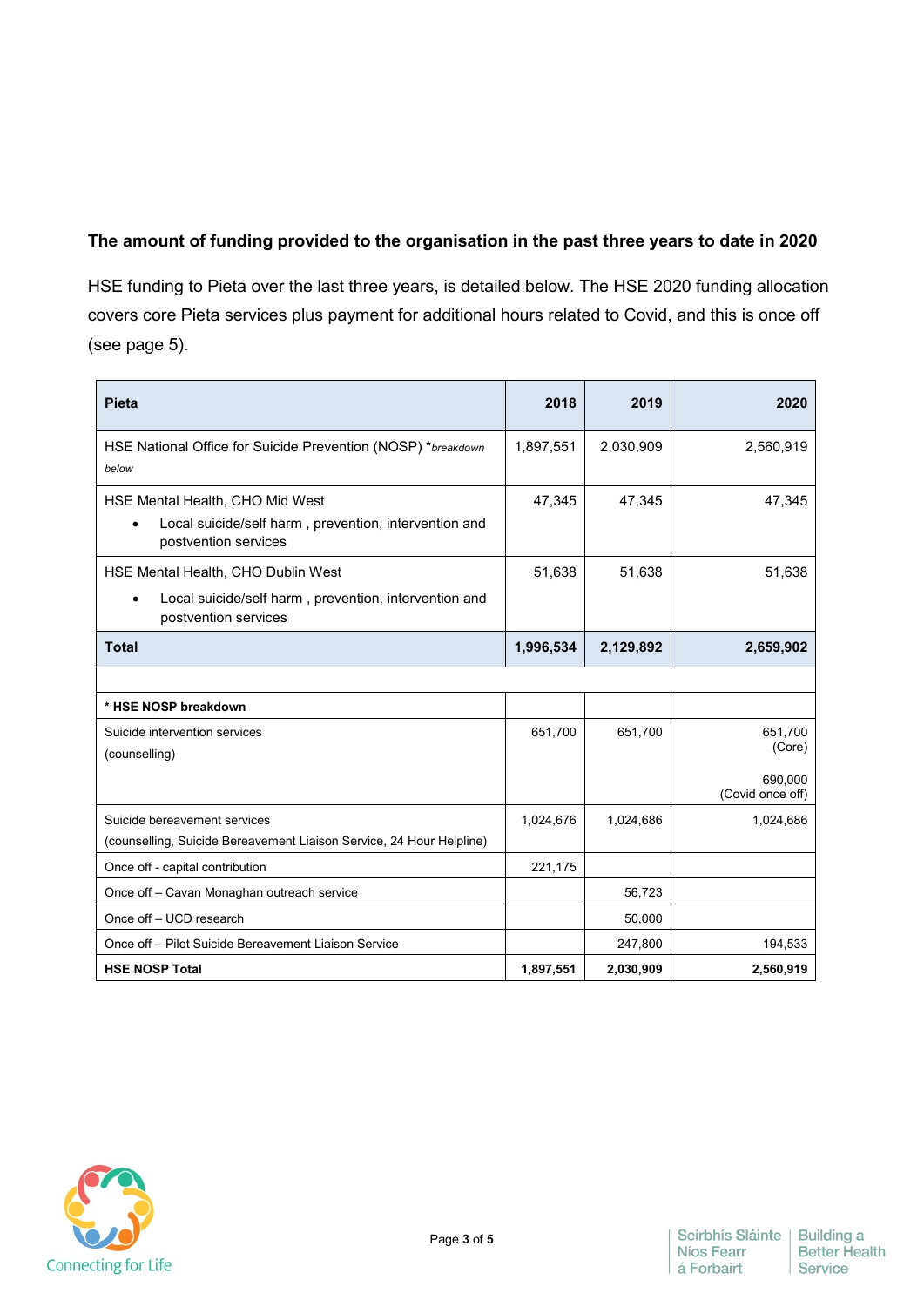### **If a service level agreement exists between the HSE and the organisation**

Service Level Agreements with Section 39 agencies such as Pieta, are negotiated each year. All such funding is restricted and provided for specific purposes which are agreed annually. The process of negotiating and agreeing SLAs with an organisation includes an ongoing and regular assessment of service activity levels against agreed schedules, and developing an understanding of associated costs, be they anticipated, or unanticipated. Other elements considered during this process include quality and safety, complaints, insurance, spending, performance monitoring, staffing and change control.

## **If concerns have been brought to his attention of the HSE in relation to governance and oversight at the organisation**

Given the outcome of the analysis and the resulting financial gap for the organisation, one of the recommendations of the HSE review is that the Board of Pieta put in place a comprehensive review of its structure and operations to develop a sustainable model for the organisation going forward.

It was also outlined that the Board will need to ensure that the reconfiguration plan includes provision for sustainable fundraising models that will allow the service level align with available funding income. It would also need to reflect the impact of the Covid-19 economic situation in the medium term with an expected overall reduction in fundraising income for charitable organisations in Ireland.

The HSE has kept the Department of Health informed of all discussions and financial arrangements made with Pieta.